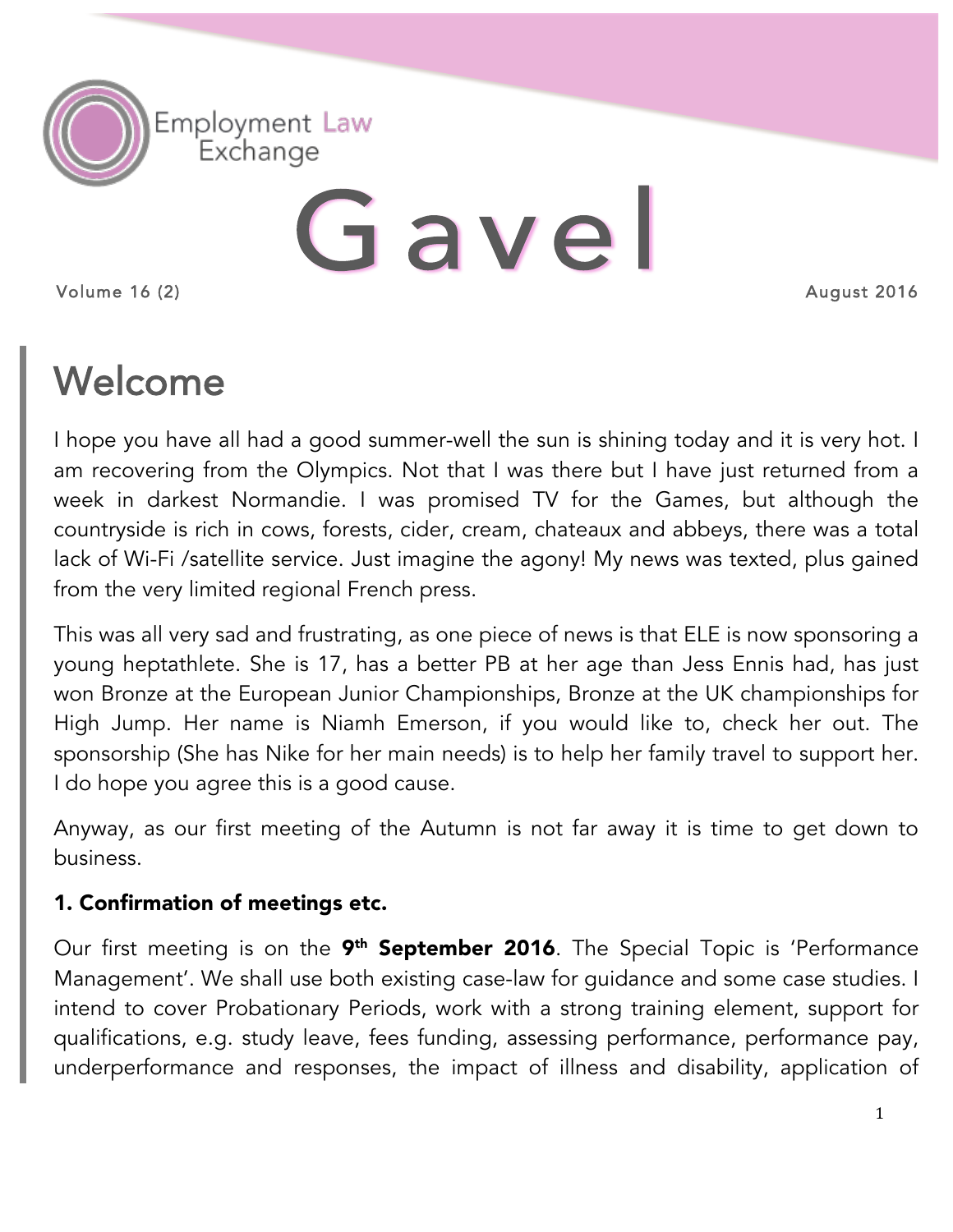disciplinary rules and actions. If there is an aspect not mentioned that you would like covered please let me know in the next week or so.

Colart is hosting the event. When the meeting information is sent out we will reinforce/clarify directions for finding Colart's premises. Thank you again to them for hosting.

Our next meeting is on 14<sup>th</sup> October 2016 at GoodmanDerrick's premises. This, if you recall, is a special meeting for us to get together and learn more about each other's workplace and practices. I will be sending out a short template for basic information to be completed and available in the members' zone on the website. This will include such matters as nature of business, number of staff (Of all sorts) HR structures/arrangements, corporate structure (If relevant) and arrangements for HR/legal policy development. We will then look at some topics in detail preparing us to be in a position to compare approaches. We can clarify this aspect of the meeting on September 9<sup>th</sup>. Thanks again for the hosting.

I am going to suggest that this date is a 'must' for our members, as I intend we have our first lunchtime speaker. The intention we have 'names' to join us and share thoughts on current or perhaps future employment relations and law. It is also an opportunity to bring colleagues and others, so we have a good-sized audience. I am approaching 'likely suspects' and will keep you posted. If you have ideas for good speakers, please let me know.

Then, on 4<sup>th</sup> November 2016, we have a change to our schedule of special topics. If you recall, there has been a lot happening in the law relating to the internal settlement of disputes and problems. We felt we needed to get on top of this-including some of the tax changes as well as the implications for constructive dismissal, breach of contract etc etc. The question of 'without prejudice' has also loomed large. So if it's OK with you all, the proposal is that we explore this at this meeting. Summed up it is, 'When does a 'settlement' turn into a ' dispute'(And vice-versa !Our last meeting for 2016 is on  $98<sup>th</sup>$ December, when our Special Topic is 'Health, Safety and Wellbeing'.

And now for a few snippets of law and related matters…………………

#### 1. Research on temporary work from the European Commission

There has always been a debate as to whether, for an individual, is it worth taking a temporary contract as a stepping stone to a permanent job? Or is it that or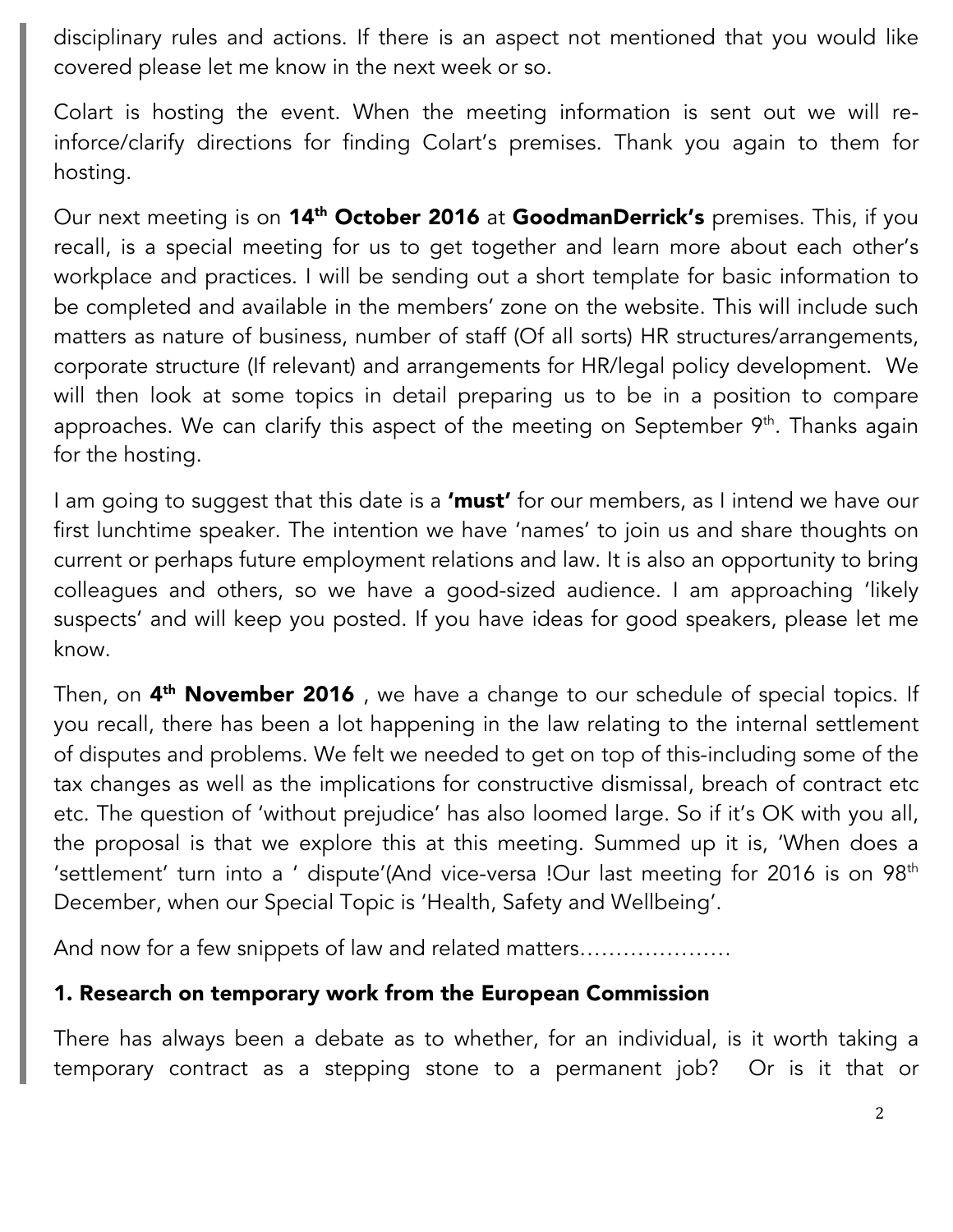unemployment? Interestingly, although the research shows a limited and declining incidence of transition to permanent work across the EU (With very low rates in Spain, Portugal, Denmark and Bulgaria) the UK emerges well. We not only have one of the lowest rates of temporary work (Did they count zero-hours?) but one of the highest transition rates. Does this mean that many UK recruiters are recruiting on the basis of an individual becoming a permanent staff member and, in effect, using the temp contract as a probationary period?

### 2. Battles over new employment laws

It is interesting, even in this post Referendum era, to observe the policy debates in the EU. The Commission has proposed wider protection for 'posted' workers, including those posted cross- border via agencies. In effect, they have proposed a strengthening of the protections for the workers, in terms of greater rights re. pay, alignment with the protections from the TAW Directive and coverage by 'host' labour laws if the posting is 24 months +. A number of states considered this too much interference and contrary to the subsidiarity rules. The Commission rejected their complaints, but this may be a significant development in loosening the EU's regulatory powers and increased powers for state governments. In fact, such rules are important for sustaining the Single Market and ensuring fair competition-but battle has been joined.

#### 3. Dress codes and Muslim women

This seems to be becoming a really hot topic and one that we have dealt with here in a number of cases, usually lost by claimants. The ECJ in Betriebsrat C- 216/15 is considering AG's Opinion, as they are for other similar cases we considered last time at ELE. B wore the hijab to her work, which involved her meeting clients. One complained about it and she was asked to remove he headwear. She refused and was dismissed.

The advice is that the employer must show a genuine occupational requirement- a matter that has been the subject of other A-G Opinions. Let's wait for the decisions of the Court. Whatever the shape and timing of post EU UK, these cases will be, if not technically binding on us, but will be very influential.

#### 4. UK Government policy changes etc.

Fairly quiet over the summer: but a few things to Note.

• No news yet in the legality or otherwise of ET fees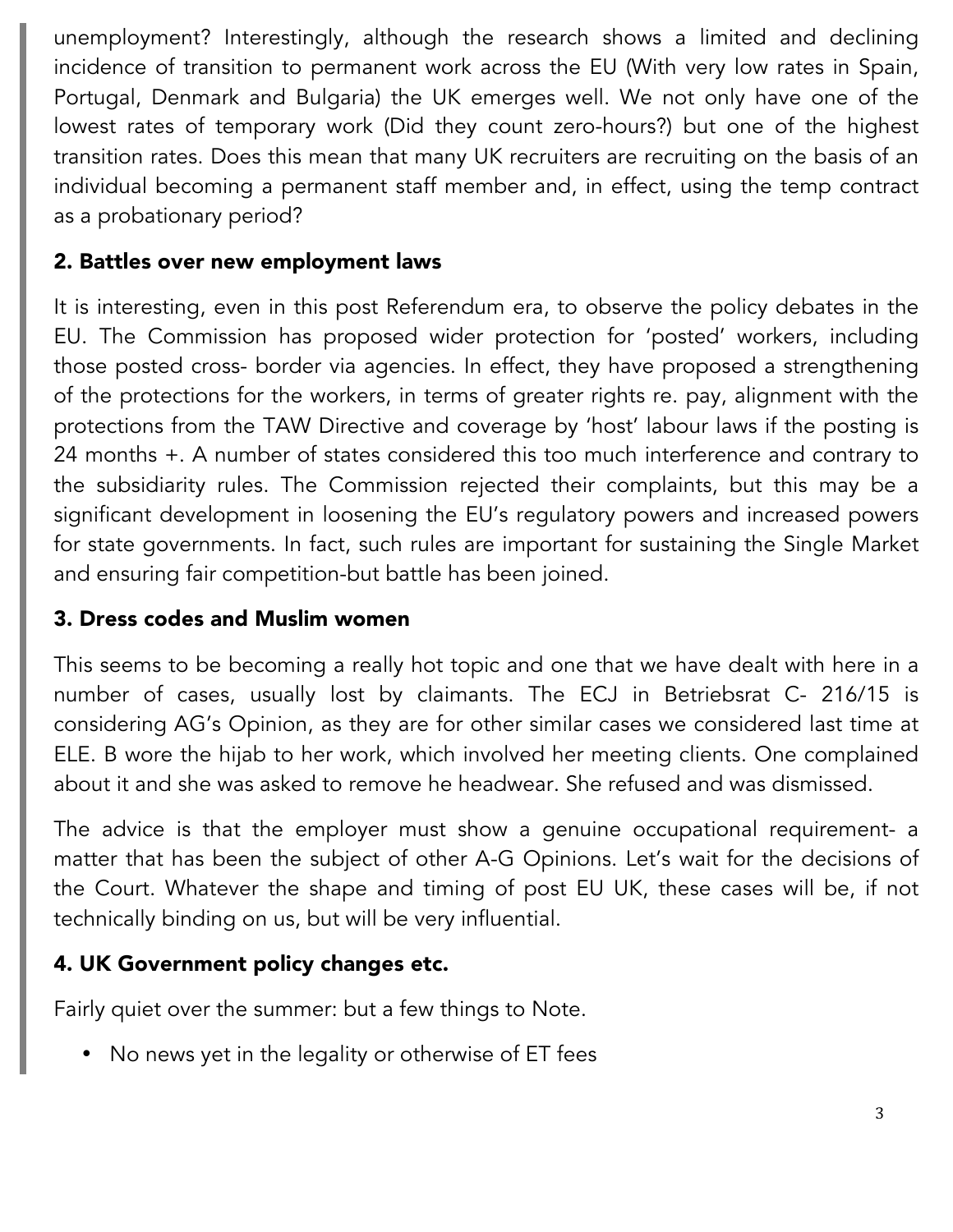- The General Data Protection Regulations-considered in June ELE, may or may not be implemented in the UK following the Referendum. However, they are an integral part of the Single Market, so if we want to keep access we may well need to apply them.
- The House of Commons has issued documents relevant to the legal position of the UK following the Referendum. A Briefing Paper-What happens Next? (Paper 7551) specifically deals with the thorny question of how ART 50 and with-drawl from the EU works. This document was published on 30<sup>th</sup> June, 2016.
- Wales has indicated it is not prepared to implement aspects of the Trades Unions Act 2016-more' disunited kingdom?'
- DWP has issued fresh Guidance on Employing Disabled People.
- There were only 8 cases determined by the EAT in July, but some of interest.

# Phoenix Ho Ltd v. Stockman UKEAT(2016) 0264/15

This confirms that for SOSR dismissals the Acas Code does not apply.

The question of the definition of a 'worker' continues to be a 'hot' one.

# McTigne v. University Hospital Bristol (2016) IKEAT 0354/15

M was supplied to hospital by an agency. The arrangement was that she had to report to an NHS Supervisor regarding matters such as sickness, holidays, was covered by NHS D&G policies. She had an 'Honorary Contract' with the hospital as a forensic nurse examiner. To do this she attended meetings at the hospital. She was a whistle-blower and wanted to claim against the hospital. Could she? The ET said 'No'-her contract was with the agency. It is interesting that although under ordinary worker definitions she would not be able to claim, as she has no contract with the hospital and her employment relationship is with the agency, she may still be able to claim. Under the revised whistleblowing rules, S 43H of ERA allows people to be covered if they are supplied by an agency/intermediary and have their terms of work substantially determined by the client.

She won her appeal and the case goes back to an ET to see if this is the situation. The whistleblowing right is therefore wider than the ordinary worker definition and the fact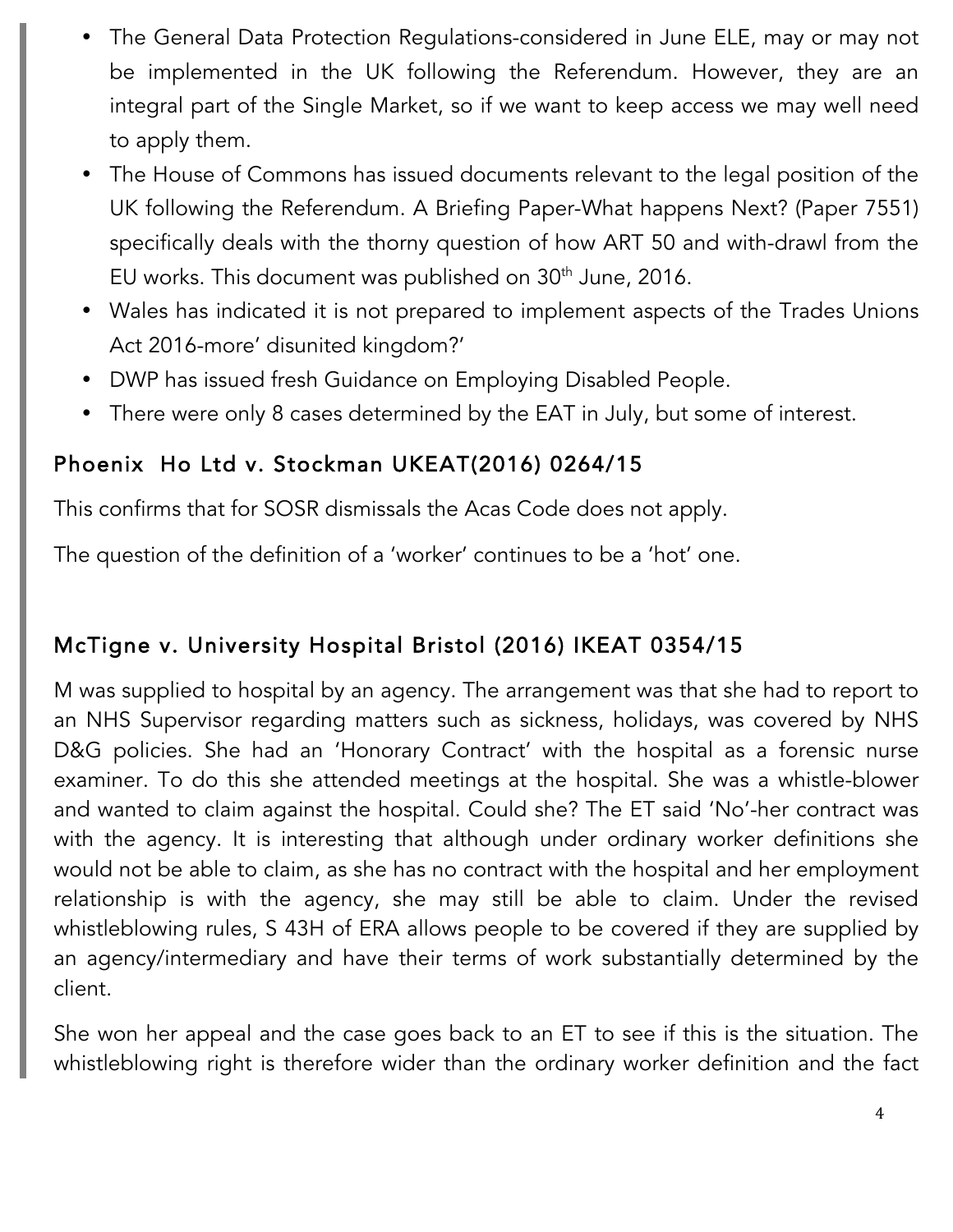that she could no claim to be an ordinary 'worker' was irrelevant. This is the first case we have had that has confirmed the position and employers need to be aware of this wider protection.

# Dronsfield v. Reading University (2016) UKEAT 0200/15

This case concerns disciplinary investigations and procedures. D was suspected of a sexual relationship with a student. Such relationships should have been revealed to the management, as he was her supervisor. As a tenured staff member he was covered by rules, which allowed for dismissal only for 'immoral, scandalous or disgraceful conduct'. Following an investigation, he was dismissed. It was found to be unfair. First, reports favourable to him had not been considered following the investigation. Second, the disciplinary panel had not considered whether he had broken the specific rules that applied to him. Substituting 'gross misconduct' is not adequate.

So-be careful to follow, precisely, your own rules.

# Haward v. Zurich Insurance (2016) UK Supreme Court 48

H exaggerated the impact of an occupational accident-as revealed by undercover surveillance. His compensation was reduced by 90% on the basis of the tort of deceit. If the employee's conduct persuades someone to act-here to set a high award, then the tort has been committed and money has to be repaid. This is a rare legal action but the willingness of the SC to apply it shows that untruthful, misleading conduct can be penalised using 'old' common law rules. When else might they have relevance?

*And finally, an hors d'oevres, for our next meeting-*

# Fennell v. Foot Anstey LLP (2016) UKEAT 0290/15

F joined a firm of solicitors as an equity partner when aged 49.Initially, he performed well and then seemed to have 'gone off a cliff'. The firm voiced concerns and thought this would lead to him leaving the firm. He did not. He was set performance targets (He said were too high), and then his partnership was not renewed when he was 52. He alleged age discrimination and also argued that there was a prima facie case of D, such that the burden of proof had shifted to the firm. No; said both the ET and EAT and it was not age D either. His performance was simply not good enough and the firm had lost confidence in him.